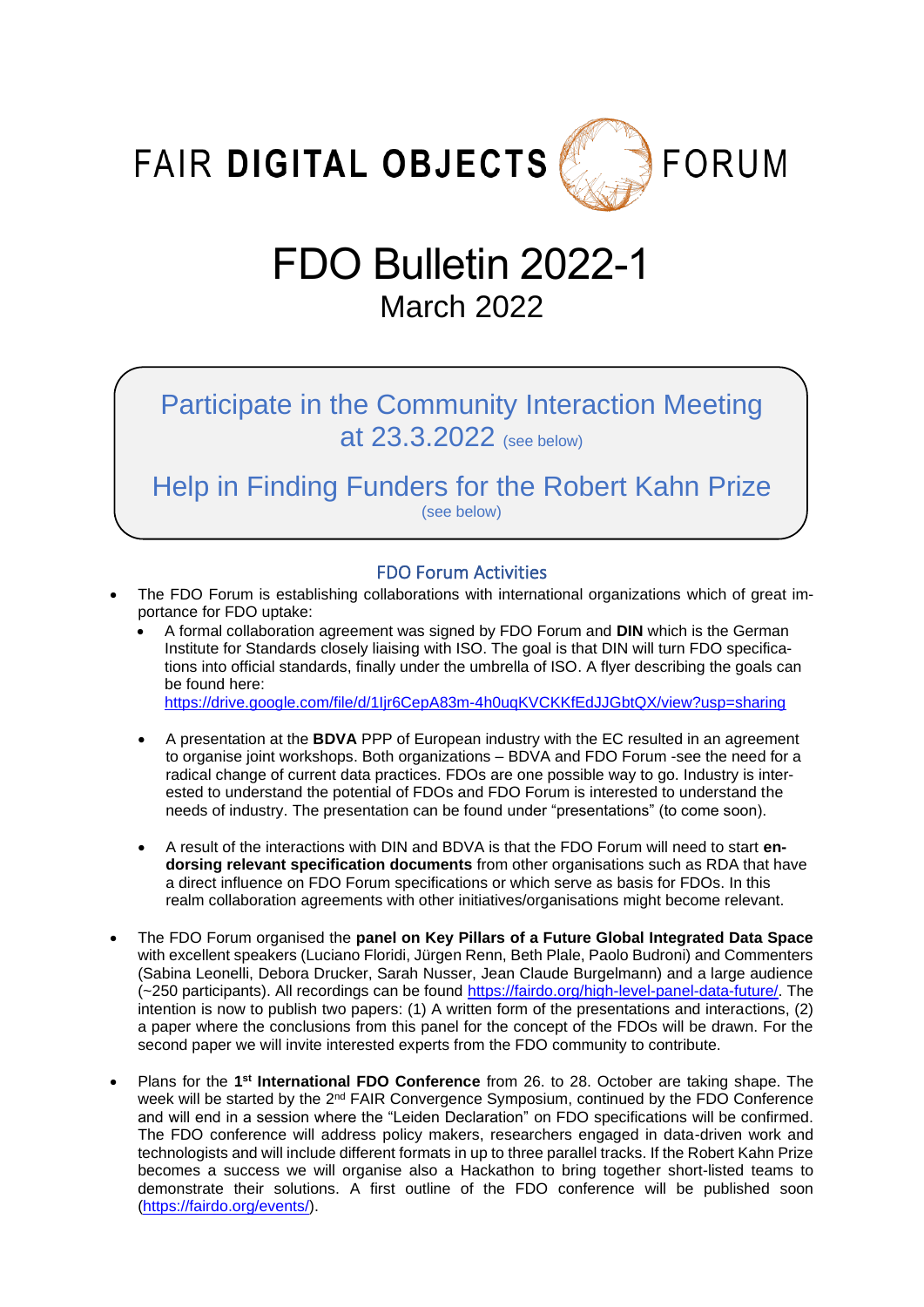• The FDO Forum started to have a more balanced geo-representation in the Steering Board and welcomed the following new members: Tyng-Ruey Chuang (TP), Lianglin Hu (CN), Alena Rybkina (RU), Washington Segundo (BR), Natasha Simons (AU), Deepak Subramini (IN), Mikiko Tanifuji (JP), and Joseph Wafula (KE).

### Community Engagement and Research Infrastructure Outreach

The second **Community Interaction Meeting (CIM),** a regular event to which all members of the FDO Community (those who registered to be on the FDO mailing list) and the RDA FDO-DF IG are invited to particiapte, will take place on 23.3.2022 at 14.00 UTC/15.00 CET. While the first CIM meeting focussed on presenting and discussing the state of discussions and plans of each FDO Forum group, the coming meeting will focus on discussing a first concrete implementation of the FDO concept, its design goals and scientific relevance, its pros and cons, etc. The FDO Forum groups will give very short presentations about their ideas regarding the state of work and plans and then first an implementation will be presented, followed by an extensive discussion. Details about the CIM March 2022 will be communicated soon via the FDO list and the website. We would like to draw your intentions also to the "Demonstrator Paper" which gives an overview about some FDO implementation work which has been done. You can find it here:

[https://zenodo.org/record/5872645#.YhILFJYxnb0.](https://zenodo.org/record/5872645#.YhILFJYxnb0)

The FDO Forum sees this 2<sup>nd</sup> CIM meeting as a starting point to increase the interaction with research **infrastructure and e-Infrastructure designers, builders and users**. We intend to organise a series of short workshops in an agile way dependent on the interests that may include panels, workshop interactions, demonstrations and training courses. At the CIM meeting we will present possible follow-up topics so that the participants can give their preferences.

# Robert Kahn Prize Campaign

The idea to start a Kaggle-like campaign to engage early career researchers and technologists in developing useful and relevant FDO components has been put on the rails now. A first flyer to find sponsors for the RKP has been finalised and Robert Kahn, one of the key experts behind TCP/IP and the Internet, agreed with using his name for this prize. The University of Bremen with physicists now being heavily engaged in FDO work acts as formal host of the campaign, a set of committees has been installed ensuring a high degree of overlap with the FDO Forum and a first document is being discussed to ensure that the needed infrastructure will be available. Four challenges for the prize have been identified: repository adaptation via DOIP, smart FDO validators, smart FDO collection builder, open challenge. The flyer to find sponsors can be downloaded here: [https://www.robert-kahn-prize.org/.](https://www.robert-kahn-prize.org/) Given that we find sufficient sponsoring we intend to launch the call for participation in Mid-April.

We now ask everyone to help finding sufficient sponsoring. In case of suggestions please send an email to [robert-kahn-prize@uni-bremen.de.](mailto:robert-kahn-prize@uni-bremen.de) Please help, since this is of great importance.

# FDO Documents

The following documents are currently in the WDx.y commenting state (1) Machine Actionability, (2) FDO Configuration Types, (3) PID Profiles and Kernel Attributes, (4) Granularity, Versioning and Mutability. Also the Document Process Standard document is still in a commenting phase, however, the remaining changes were minimal. A web-table indicates the state of all documents: see

[https://docs.google.com/spreadsheets/d/1Rgi31U1XOn8seCjaETXvDRneHT6QSpFEyLhe3UHjWWo/e](https://docs.google.com/spreadsheets/d/1Rgi31U1XOn8seCjaETXvDRneHT6QSpFEyLhe3UHjWWo/edit#gid=1593800563) [dit#gid=1593800563](https://docs.google.com/spreadsheets/d/1Rgi31U1XOn8seCjaETXvDRneHT6QSpFEyLhe3UHjWWo/edit#gid=1593800563) .

For all public documents of the FDO Forum it was now decided to create an FDO Forum Community in Zenodo and to retire the current MPCDF Datashare Drive for these purposes to improve accessibility. When this migration is completed we will inform the community.

#### **Joint Work on Typing**

# Working Groups

Three meetings were held until now to push the work on an FDO Typing System as a collaboration between three FDO Forum Working Groups (TSIG, SEM, BIG). A paper presented by Larry Lannom initiated discussion and it is expected that this paper can serve as a guideline. We aim for this document to be finalized in February/March to an official WD0.1 document according to the FDO process standard. The major goals remain: (1) Only typing issues related to FDOs will be addressed. (2) In the focus will be to define the set of mandatory and optional elements that are required to describe genres of types.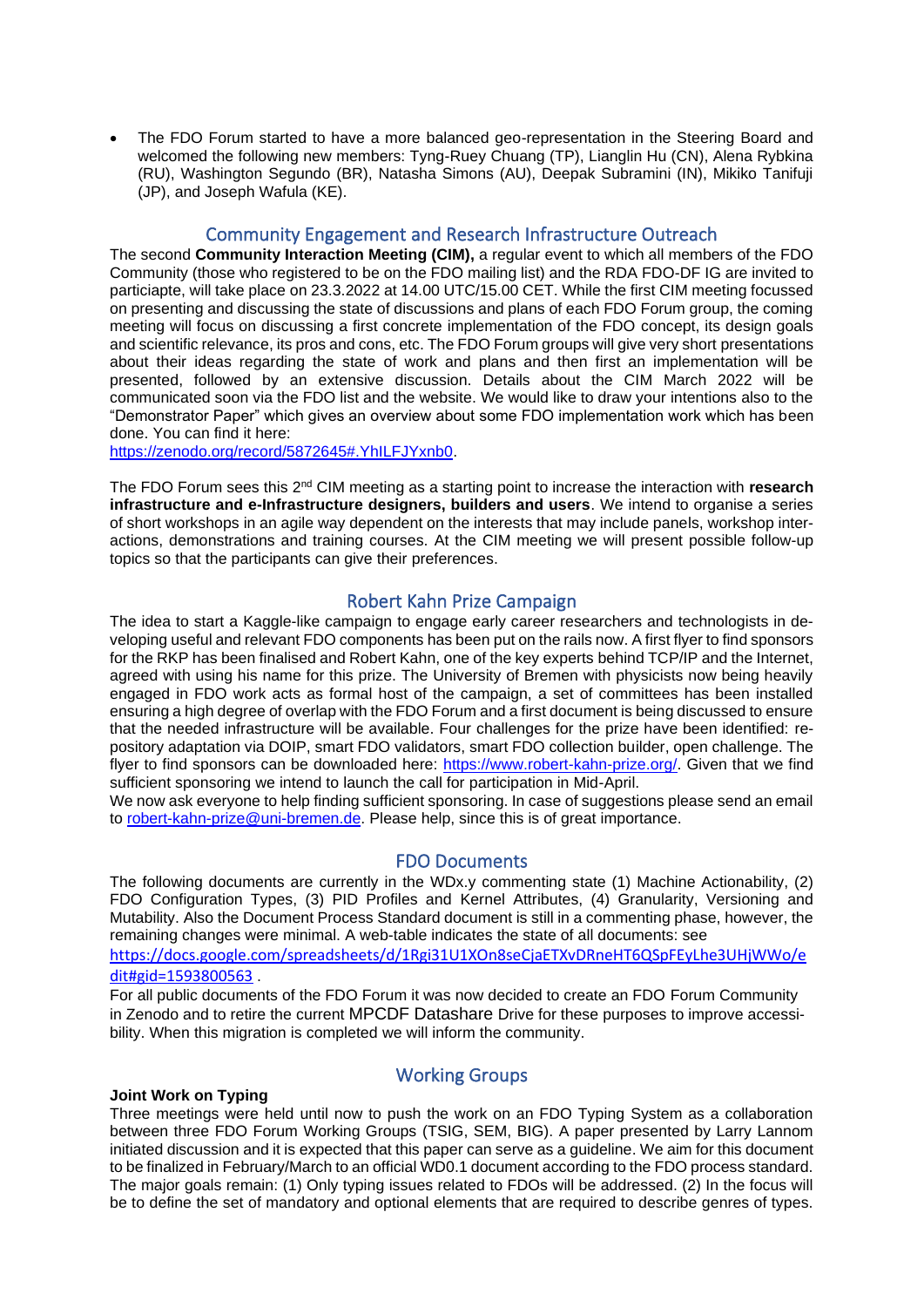In this respect will make use of existing work as much as possible such as from EDAM, CMDI, DDI, OBI, etc. and need to build in flexibility (4) A unified structure (type of FDO Types) will have to be specified as basis for interoperability. (5) Ways to integrate already existing community concepts need to be solved. (6) An infrastructure existing of registries and some tools needs to be defined.

#### **eING (eInfrastructure Group)**

This group was meant to be a temporary group to develop a specific demonstrator case which integrated two different repositories using different technologies and data organisations by using DOIP and to collect a variety of existing DO/FDO demonstrators into one paper. This paper has been published via Zenodo [\(https://zenodo.org/record/5872645#.Ygi50ZYxnb0\)](https://zenodo.org/record/5872645#.Ygi50ZYxnb0) and therefore the eING group will stop. Its work will be pushed ahead by BIG, TSIG and eventually in the realm of the Robert Kahn Prize campaign.

## **TSIG (Technical Specification & Implementation Group)**

TSIG mainly discussed the FDO Requirement Specification so that it could be entered into the official commenting process as a WD0.3 document based on the FDO Framework V1.02 as agreed at the Paris meeting in 2019. It also turned three existing specification documents to WD0.1 documents to enter the formal commenting process (FDO Configuration Types, PID Profiles & Attributes, FDO Granularity). After a short discussion withing TSIG they will be open to FDO Forum commenting so that we expect them to become open for community wide commenting in May.

TSIG mainly drove the DIN collaboration agreement, identified a gap in the specifications (how to deal with community metadata) and together with BIG started the discussion about the technical framework needed to support the Robert Kahn Prize.

Ivonne Anders (DKRZ Hamburg) was confirmed as 4<sup>th</sup> TSIG co-chair in addition to Claus Weiland, Larry Lannom and Peter Wittenburg to share the load of the work, to foster a generation transition and to improve gender balance.

#### **BIG (Basic Infrastructure Group)**

After a comprehensive discussion about the options for a homogenisation of PID resolution and an elaboration of the methods of access to an FDO and specific allowed formatting in December 2021, BIG started this year with a couple of suggestions on how to attract people to use FDOs. Here beside the persuasiveness of special outstanding applications and convincing use cases the necessity of education and training was mentioned. The current focus is the implementation of a testbed infrastructure that can be used in the context of emerging hackatons and build a backbone for possible life demos of the October conference. Such an infrastructure will mainly consist of PID and data type registry services possibly augmented with cloud services for storage and virtual machines.

#### **SEM (Semantic Group)**

In the beginning of 2022 SEM formed a working group with regular meetings following-up the hackathon of 2021 on applying FDOF as defined by Luiz Bonino to selected use cases. The objectives of the working group are twofold: (1) to develop a reference application of FDOF; (2) evaluating FDOF regarding its applicability aiming at identifying gaps, open issues, and requirements to improve FDOF. As a starting point we selected the "River Thames" use case which has also been discussed at GO Inter hackathons in 2020. The use case involves a dummy csv table containing monthly mean dissolved lead (ppb) in water taken from the river Thames by sampling, together with metadata described by three different semantic artefacts: Sensor Network Ontology (OWL), EnvThes (SKOS) and ENVO (Owl). The goal of the use case is to investigate how FDOF can be used to build a FDO-like representation of the table and the semantic artefacts and to investigate how both can be integrated.

#### **CWFR (Canonical Workflows for Research)**

The CWFR group finished the work on the special issue on CWFR of the DI Journal which will appear soon. A workshop plan for 2022 has been worked out and will be announced soon. A generation change in co-chairing was done, i.e. the co-chairs are now: Amirpasha Mozaffari, Zhiming Zhao, Alessandro Spinuso, Nikolay Skvortsov, Peter Wittenburg. We would like to thank Limor Peer and Alex Hardisty for all their work.

#### **FIPP (FAIR Implementation Profiles and Practices)**

The FIPP WG is focusing on the role of FAIR Implementation Profiles (FIP) in the FDO space. FIPs impact the FDO development in 2 principal ways: (1) FIPs provide a socio-technical approach for driving the explicit and systematic community agreements on the use of FAIR implementations including domain-relevant community standards (as per R1.3). Hence, FIPs can catalyze convergence both within and between disciplinary domains. In preparation for the 1<sup>st</sup> International FDO Conference from 26. to 28. October, FIPP WG activities will leverage FIPs in gaining commitment to FDOs among a critical